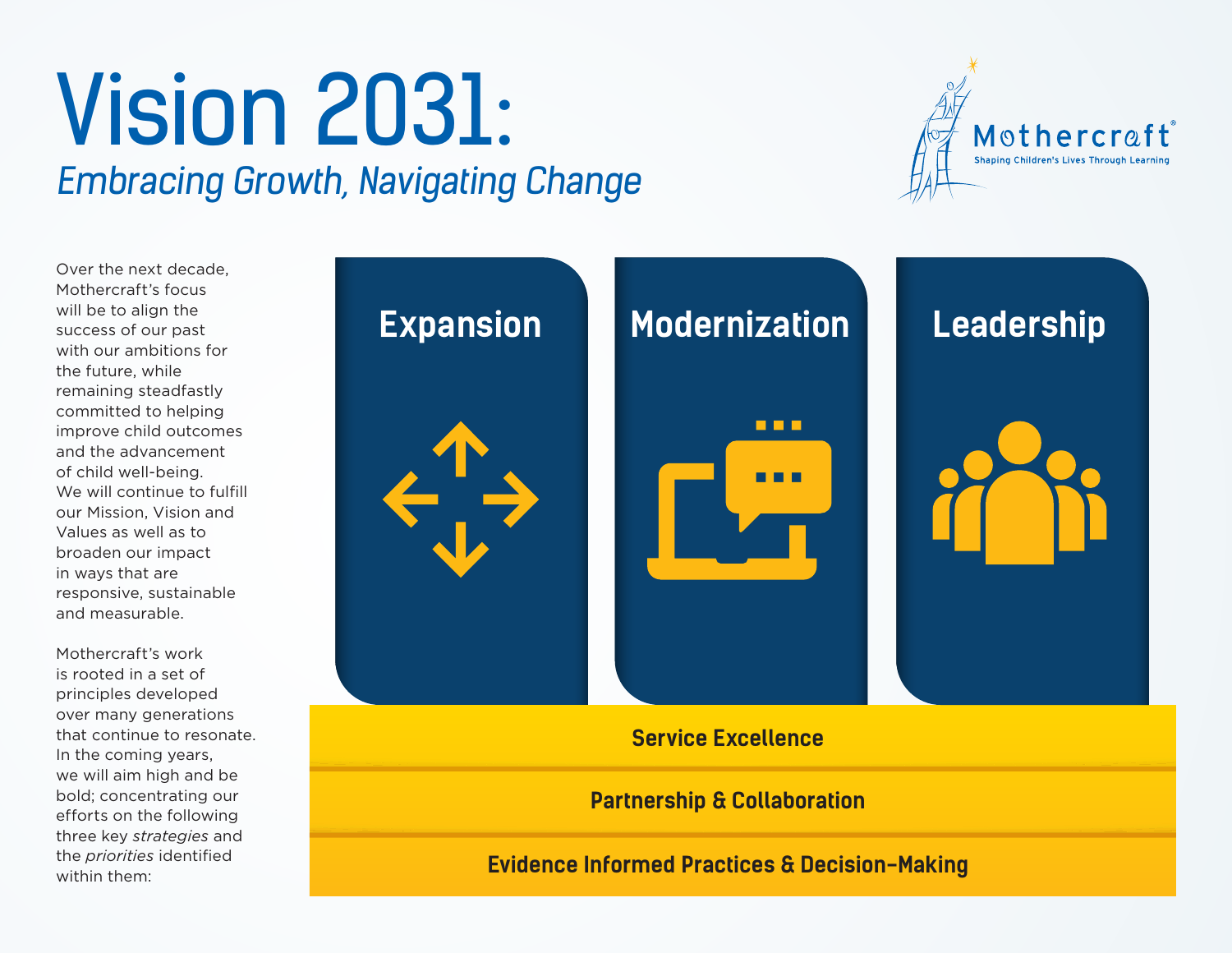# Pathway to Change…

*By 2031, Mothercraft will serve twice the number of children, families, and professionals and will have doubled the number of high quality programs offered. 95% of the individuals served by Mothercraft will report increases in the number and quality of their relationships as well as an improved sense of wellbeing and belonging. Here's how we'll get there:*



**2031**

Future State

**Equity & Inclusion**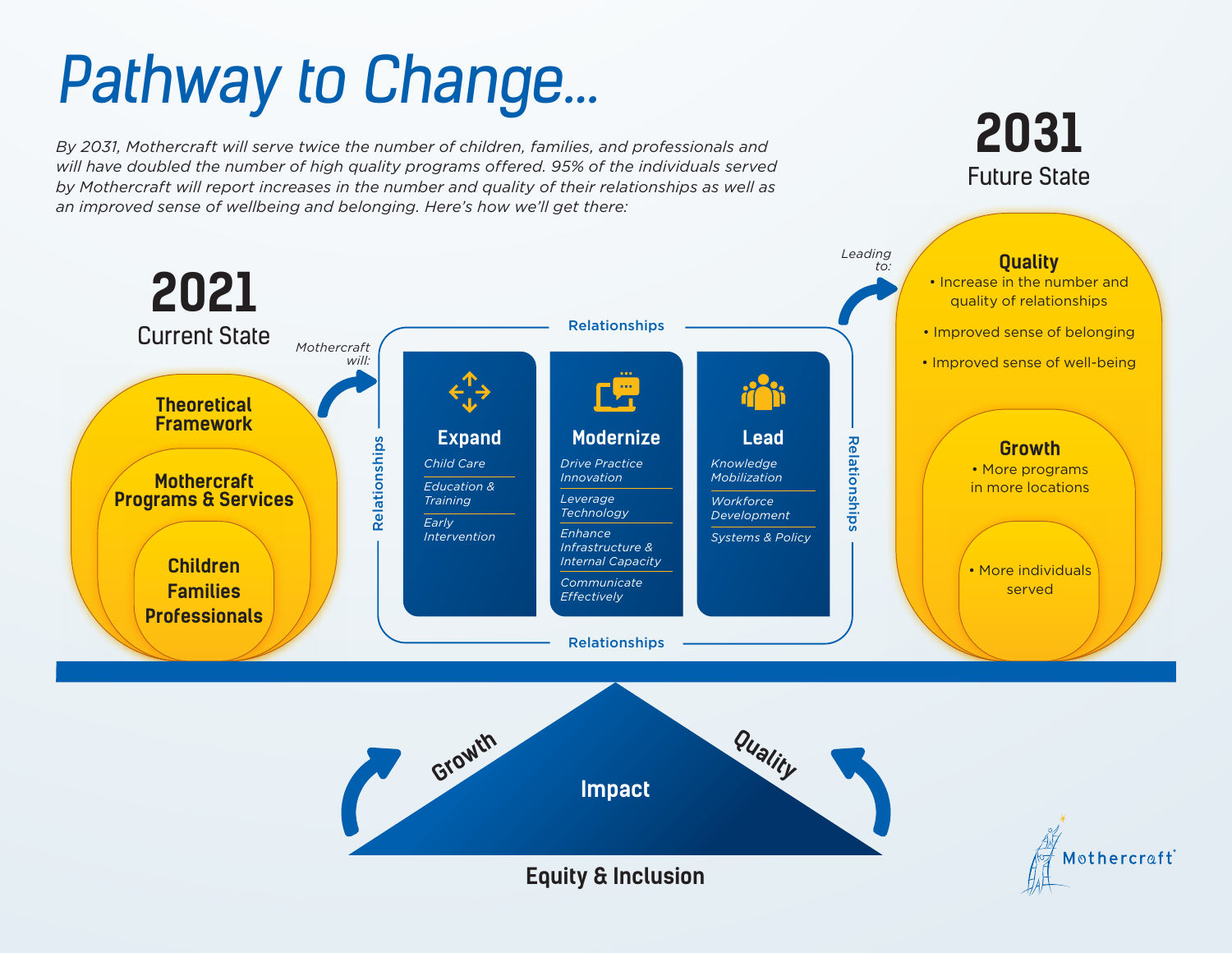## <span id="page-2-0"></span>VISION 2031: **STRATEGY Expand**





#### **PRIORITY & DIRECTION**

## **Child Care**

Open & operate new centres to serve at least 500 more children & their families

**Education & Training** 

Create new campuses & programs to educate/train at least 3,000 more students & professionals

### **Early Intervention**

Develop & deliver more early intervention programs to serve at least 500 more children, parents & caregivers

#### **DESTINATION – RESULTS BY 2031**

- **1. New Child Care Centres**
- Operate 10 new centres across a broader range of geographies.
- Serve new communities and meet the child care needs of more families.

#### **2. New Program Delivery Models**

• Develop, pilot and evaluate 2 new, nontraditional approaches to child care program delivery to support underserved families and communities.

#### **1. New College Campuses**

- Operate 3 new physical or virtual campuses across a broader range of geographies.
- Provide education and training opportunities to a larger group of learners.

#### **2. New Training Programs/Models**

• Develop, pilot and evaluate 3 new postsecondary and professional development curricula to meet sector needs and create relevant learning opportunities for students and professionals.

#### **3. Enhanced Post-Secondary Status**

• Achieve degree-granting status and/or special legislative status to offer more educational options for students and professionals.

#### **1. More Early Intervention Programs**

- Deliver 5 additional EI programs across a broader range of geographies to priority populations.
- Replicate successful, innovative, evidence-based program models – including those Mothercraft already delivers – to reach more families in more communities.

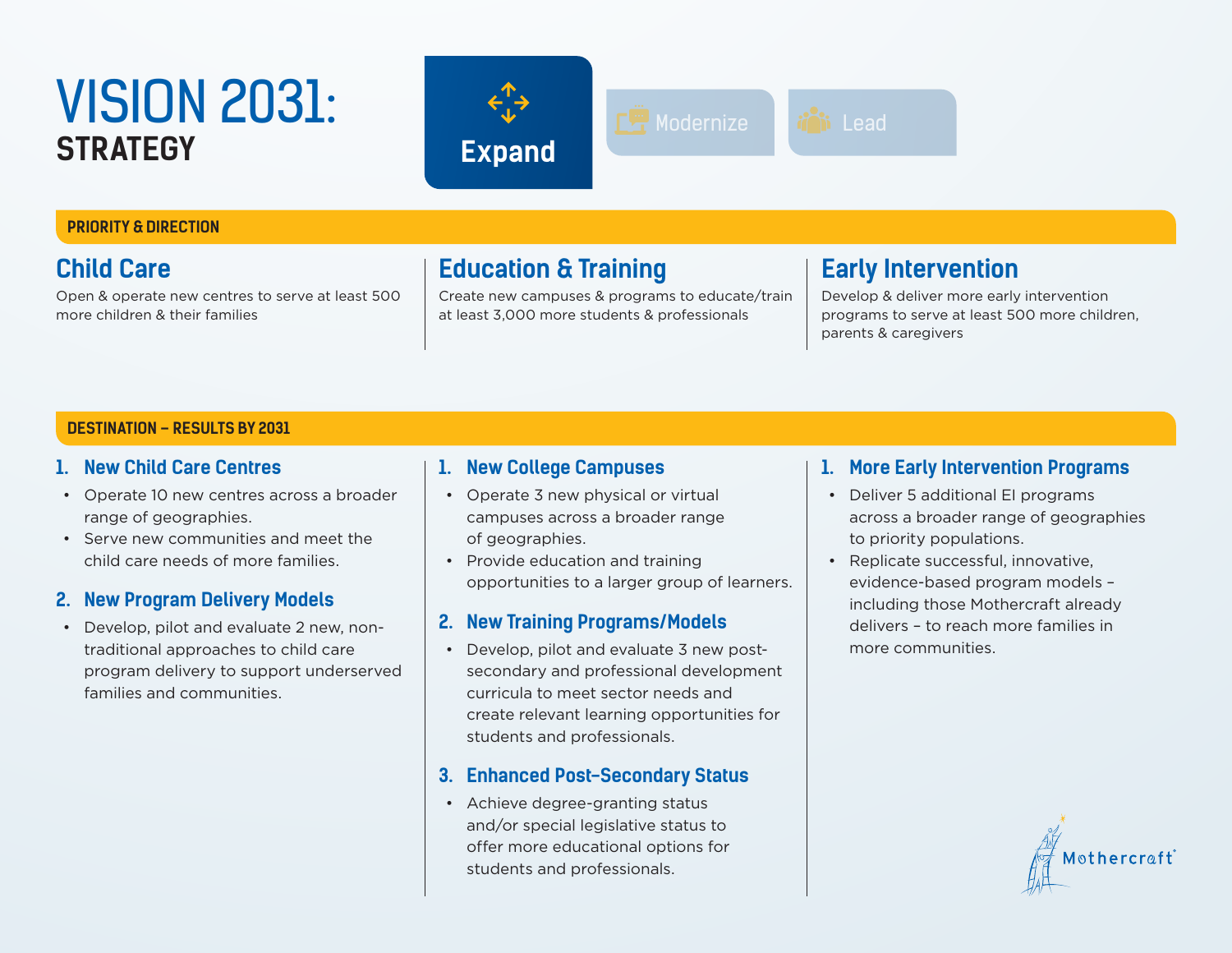## <span id="page-3-0"></span>VISION 2031: **STRATEGY**





#### **PRIORITY & DIRECTION**

### **Drive Practice Innovation**

Support, foster and lead innovations in service delivery to improve quality, increase accessibility and optimize outcomes

#### **DESTINATION – RESULTS BY 2031**

#### **1. Diversity & Inclusion Action Plan**

- Create and implement a multi-year action plan.
- Enhance anti-oppression, anti-racism and anti-discrimination practices in Mothercraft's programs, services and systems.

#### **2. Truth & Reconciliation Action Plan**

- Create and implement a multiyear action plan in response to the recommendations of the Truth & Reconciliation Commission.
- Embed responses and new practices across Mothercraft's programs, services and systems.

#### **3. Incubate Innovation**

• Engage innovators within and outside of Mothercraft to dream big, think differently and test new ideas through an Innovation Council.

#### **4. Renew Theoretical Framework & Standards of Practice**

• Incorporate new, emerging or promising research and best practices into existing service delivery models.

#### **1. Improve efficiency, service delivery and user experience**

Adopt & utilize new technology to improve services, achieve

impact and connect to stakeholders

**Leverage Technology** 

more effectively

- Develop and implement a multiyear plan to utilize technology more effectively across the organization.
- Improve the service experience and ensure efficient use of resources.

#### **2. Optimize evidence-informed decision-making**

• Use data, data systems, software and technology more effectively to analyze information across all levels of the organization.

#### **1. Support Growth, Quality & Inclusion**

**Enhance Infrastructure** 

**& Internal Capacity** Enable healthy, productive and innovative environments for staff, volunteers, service users

and communities

• Ensure Mothercraft's physical and organizational infrastructure promotes inclusion, improves accessibility and embraces diversity so that all children, families, students, professionals and staff feel included, welcome and supported.

#### **2. Support High Performing Teams**

- Modernize the Commitment to Excellence.
- Continue to meet or exceed the expectations of services users, regulators and funders through measurable indicators.
- Celebrate successes and foster a culture of learning through experience.

#### **1. Develop & Execute Communication Plan**

**Communicate** 

**Effectively**

presence and reach

- Modernize communication activities including:
	- » stakeholder engagement,

Use a variety of communication strategies and platforms to expand

- » redesign of website,
- » social media presence, » adoption of new or emerging
- platforms/tools, » review of Mothercraft branding,
- » marketing and outreach strategies.